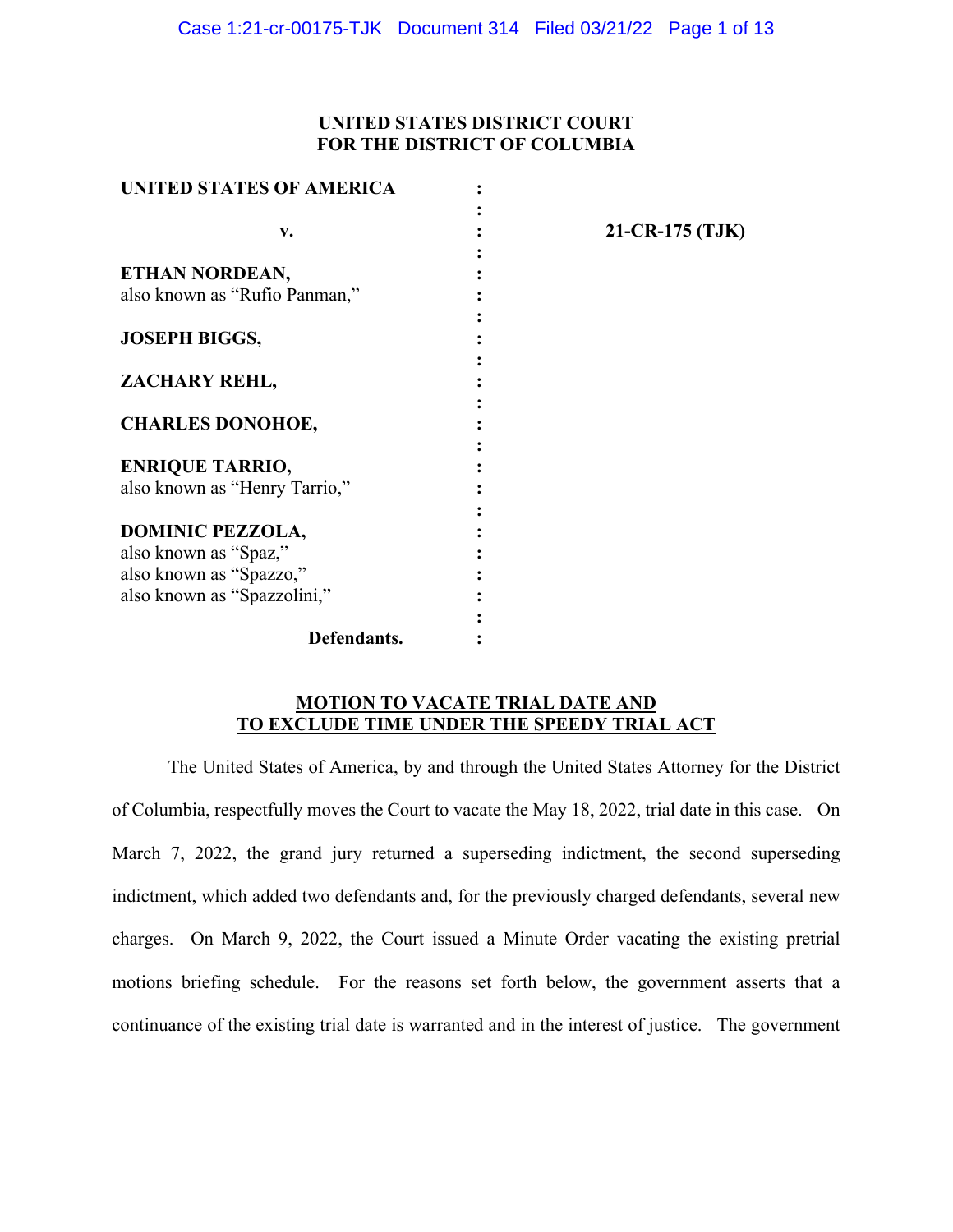### Case 1:21-cr-00175-TJK Document 314 Filed 03/21/22 Page 2 of 13

submits that a new trial date should be set after all defendants and their counsel are before this Court and can apprise the Court of their positions and availability.

The government has conferred with counsel for the defendants. Counsel for both defendant Tarrio and Pezzola have indicated that they will not be ready to proceed to trial in May 2022, and will request a later trial date. As of filing, counsel for defendant Nordean has not expressed a position to the government (government counsel understands that counsel for Nordean is currently in trial on another matter). Counsel for the remaining defendants oppose a continuance of the trial date.

#### **BACKGROUND**

### *Second Superseding Indictment*

On March 7, 2022, a grand jury returned the second superseding indictment, ECF 305, which was unsealed the following day. The indictment added two new defendants: Enrique Tarrio, who was not previously charged in connection with the events of January 6, 2022; and Dominic Pezzola, who was previously charged in a related case pending before this Court (21-cr-52). This Court previously ordered defendant Pezzola's pre-trial detention, and he remains detained.

Defendant Tarrio was arrested in Miami, Florida, on March 8, 2022. He made his initial appearance in Miami that day. A detention hearing was conducted on March 15, 2022, by Soutern District of Florida Magistrate Judge Lauren Louis, who found that there were no conditions sufficient to protect the community and ordered that defendant Tarrio be detained pending trial. Defendant Tarrio has not sought review of that finding by this Court.

The second superseding indictment differs from the prior indictment in the following ways.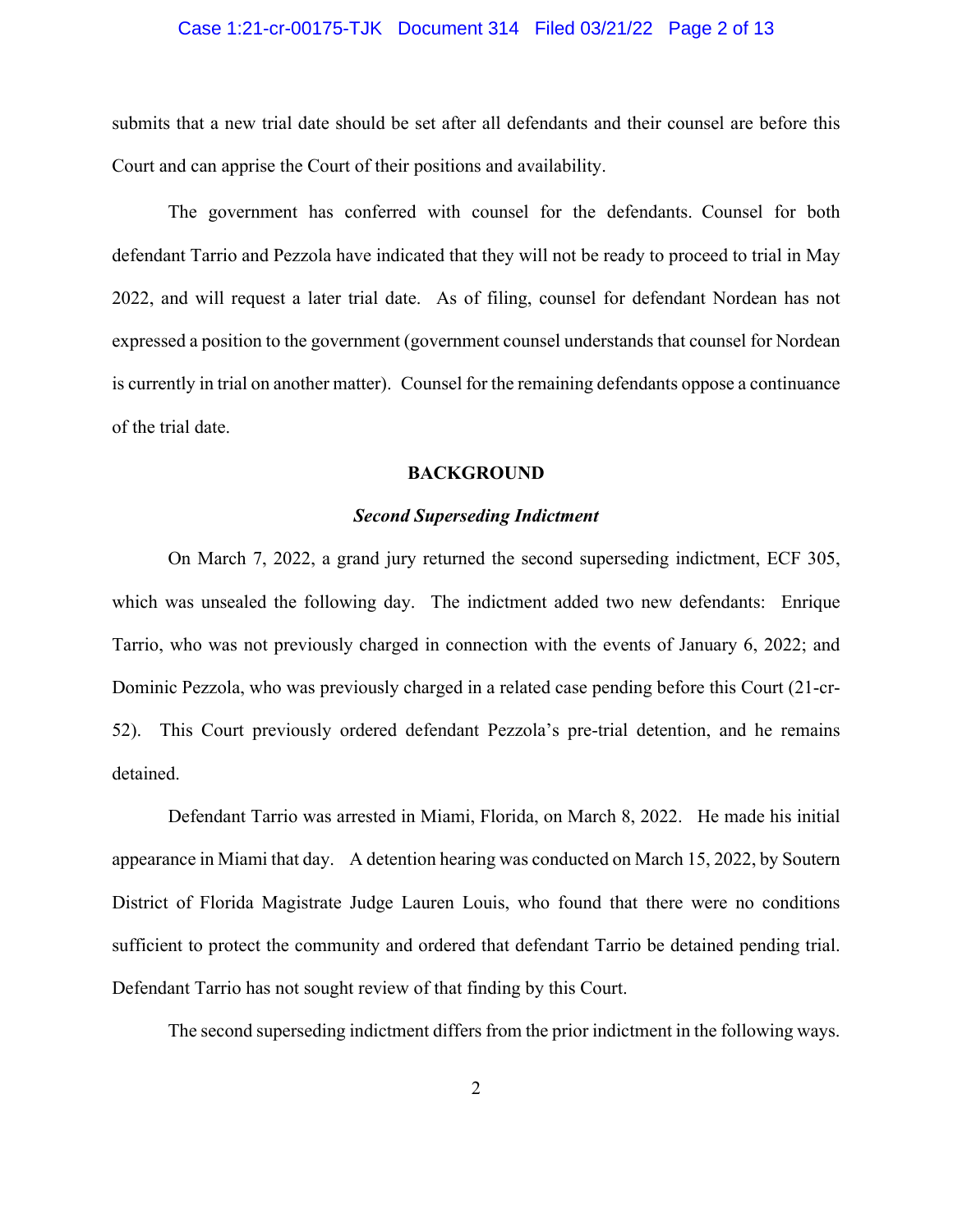#### Case 1:21-cr-00175-TJK Document 314 Filed 03/21/22 Page 3 of 13

It charges all six defendants with conspiracy to obstruct an official proceeding, in violation of 18 U.S.C. § 1512(k) (a new charge); obstruction of an official proceeding and aiding and abetting, in violation of 18 U.S.C. § 1512(c)(2), 2; obstruction of law enforcement during civil disorder and aiding and abetting, in violation of 18 U.S.C. § 231(a)(3), 2; destruction of government property and aiding and abetting, in violation of 18 U.S.C. § 1361, 2 (including an additional count); and assaulting, resisting, or impeding certain officers, in violation of 18 U.S.C. § 111(a)(1) (a new charge with two counts). The indictment also charges defendant Dominic Pezzola with robbery of personal property of the United States, in violation of 18 U.S.C. § 2112 (previously charged against Pezzola but a new charge in this case).

The second superseding indictment is based, in large part, on evidence recently obtained by the government as a result of the FBI's ongoing and diligent investigation in this case. The indictment contains new factual allegations, particularly with respect to Tarrio's role as a leader of the conspiracy. In the weeks leading up to January 6, 2021, Tarrio spearheaded a conspiracy to corruptly obstruct, influence, and impede the Certification of the Electoral College Vote resulting from the 2020 Presidential Election. Beginning on December 20, 2020, Tarrio created a new chapter for the Proud Boys, referred to as the Ministry of Self Defense or MOSD ("MOSD"). Tarrio described the MOSD as a "national rally planning" chapter that would include only "hand selected members." Tarrio and the other MOSD leaders (which include defendants Nordean, Biggs, Rehl, and Donohoe) imposed a command-and-control structure on this new chapter, which ensured that those Proud Boys who came to Washington, D.C. on January 6 would follow the MOSD leaders' commands.

The objective, as it developed in the weeks leading up to January 6, focused on the Capitol.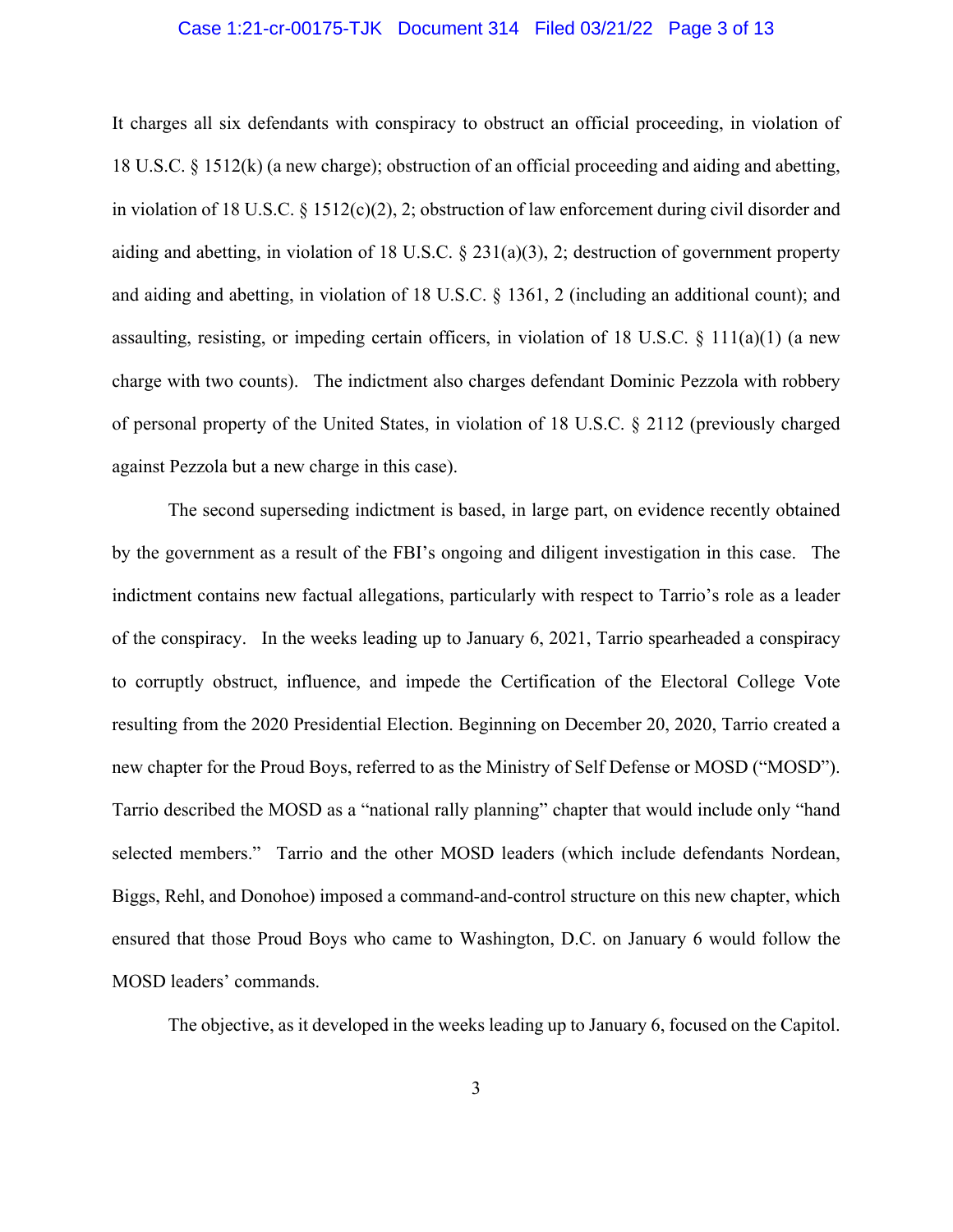#### Case 1:21-cr-00175-TJK Document 314 Filed 03/21/22 Page 4 of 13

On January 3, an MOSD leader stated "the main operating theater should be out in front of the house of representatives. It should be out in front of the Capitol building. That's where the vote is taking place and all of the objections." Tarrio understood this to be the criminal objective, stating on January 4, "I didn't hear this voice note until now, you want to storm the Capitol."

On January 6, Tarrio's men—including MOSD leaders Nordean, Biggs, Rehl, and Donohoe, and the hand-selected members of the MOSD—were at the front of the crowd that unlawfully breached the Capitol grounds and overran police lines meant to protect the Capitol and its occupants. Co-conspirator Dominic Pezzola was the first person to physically breach the Capitol when he used a stolen Capitol Police riot shield to break a window adjacent to the Senate Wing Door, which allowed the first members of the mob to breach the interior of the Capitol at 2:13 p.m. The certification of the Electoral College vote was almost immediately halted.

Tarrio was not physically present at the Capitol on January 6. On January 4, he was arrested in Washington, D.C., for his December 12 burning of a "#BLACKLIVESMATTER banner. He was detained briefly, and upon his release on January 5, he was ordered to leave the District of Columbia. Tarrio nonetheless continued to exercise command and control over the MOSD, whose leaders on the ground sought Tarrio's approval of the plan for January 6 later that evening. As the riot unfolded on January 6, Tarrio claimed credit for the scenes unfolding in and around the Capitol, posting a message on his social media account at 2:38 p.m. that read, "Don't fucking leave," and celebrated the success of the conspiracy in an encrypted chat for a small group of Proud Boys leadership, stating "Make no mistake…" and then "We did this…"

Given defendant Tarrio's central role in the allegations in this case, and defendant Pezzola's defining role as the first individual to breach the Capitol building itself, the interests of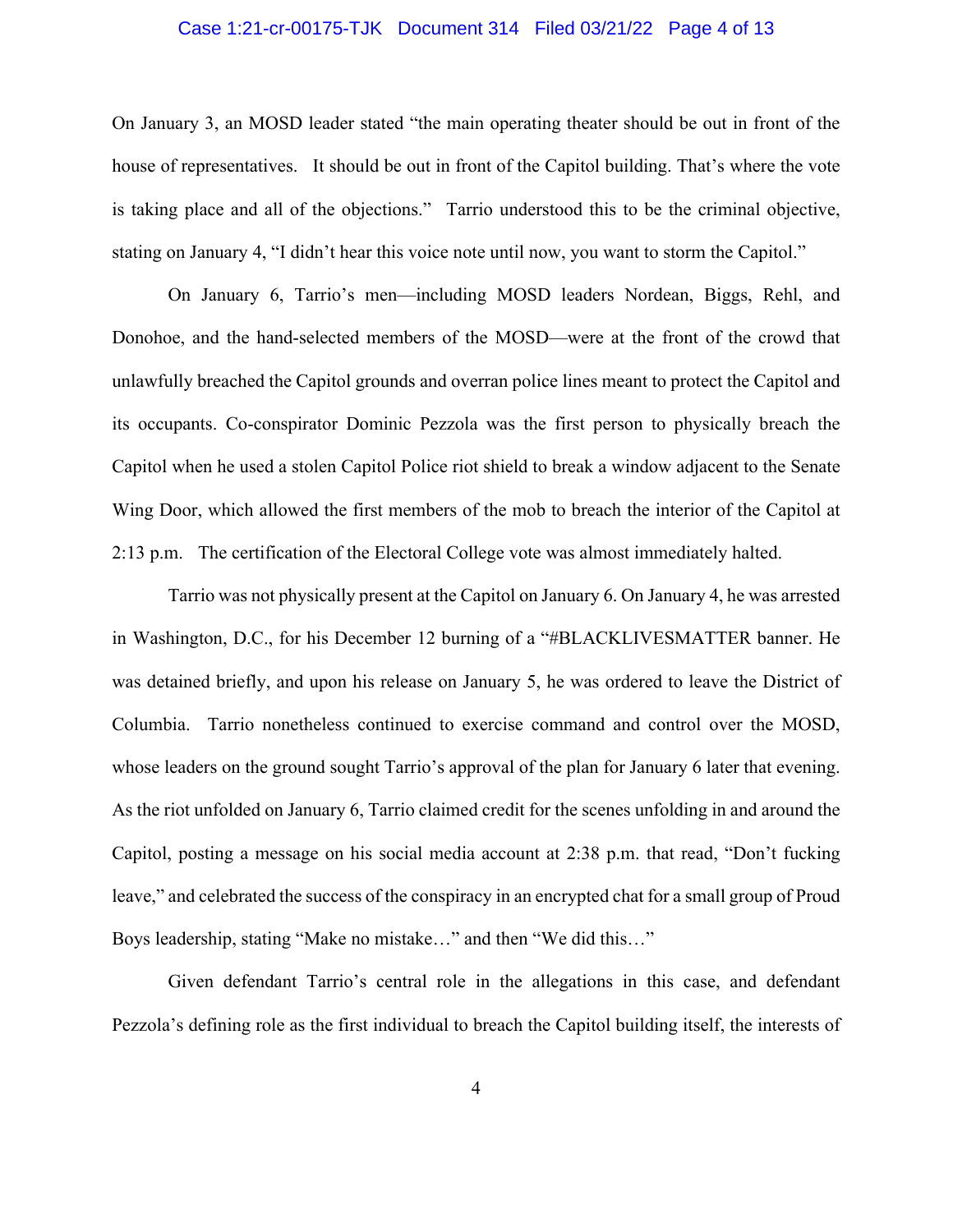### Case 1:21-cr-00175-TJK Document 314 Filed 03/21/22 Page 5 of 13

justice require that they be tried jointly with the other defendants in this case. Counsel for both defendant Tarrio and Pezzola have indicated that they will not be ready to proceed to trial in May 2022, which counsels in favor of continuing the May trial date. In addition, all defendants will require time to review and analyze the recently discovered evidence that forms the basis for the second superseding indictment. A continuance of the currently scheduled trial date is therefore necessary to ensure a fair trial for all parties.

### *Case-Specific and Cross Discovery Materials*

Throughout the pendency of this case, the government has made significant efforts to provide counsel and the defendants with the materials relevant to the charges against them and to the preparation of their defense. "Case-specific" discovery principally has included materials obtained from the FBI's case files regarding the investigation of each defendant—for example, materials obtained through the execution of search warrants, the issuance of grand jury subpoenas, and documentation of the FBI's review and analysis of that information. Given the overlap in evidence relating to other individuals and those charged in this case, the government has made a concerted effort to produce "cross discovery"—that is, material obtained in other cases that is potentially relevant to the defendants in this case. The volume of case-specific and cross discovery provided by the government to date includes multiple terabytes of material that has been provided through dozens of productions.

In addition to the newly discovered evidence that provided the basis, in part, for the second superseding indictment, the government also executed several additional search warrants contemporaneously with the arrest of Tarrio. As a result of these warrants, the government has obtained additional information and devices, and the FBI is moving expeditiously to assess that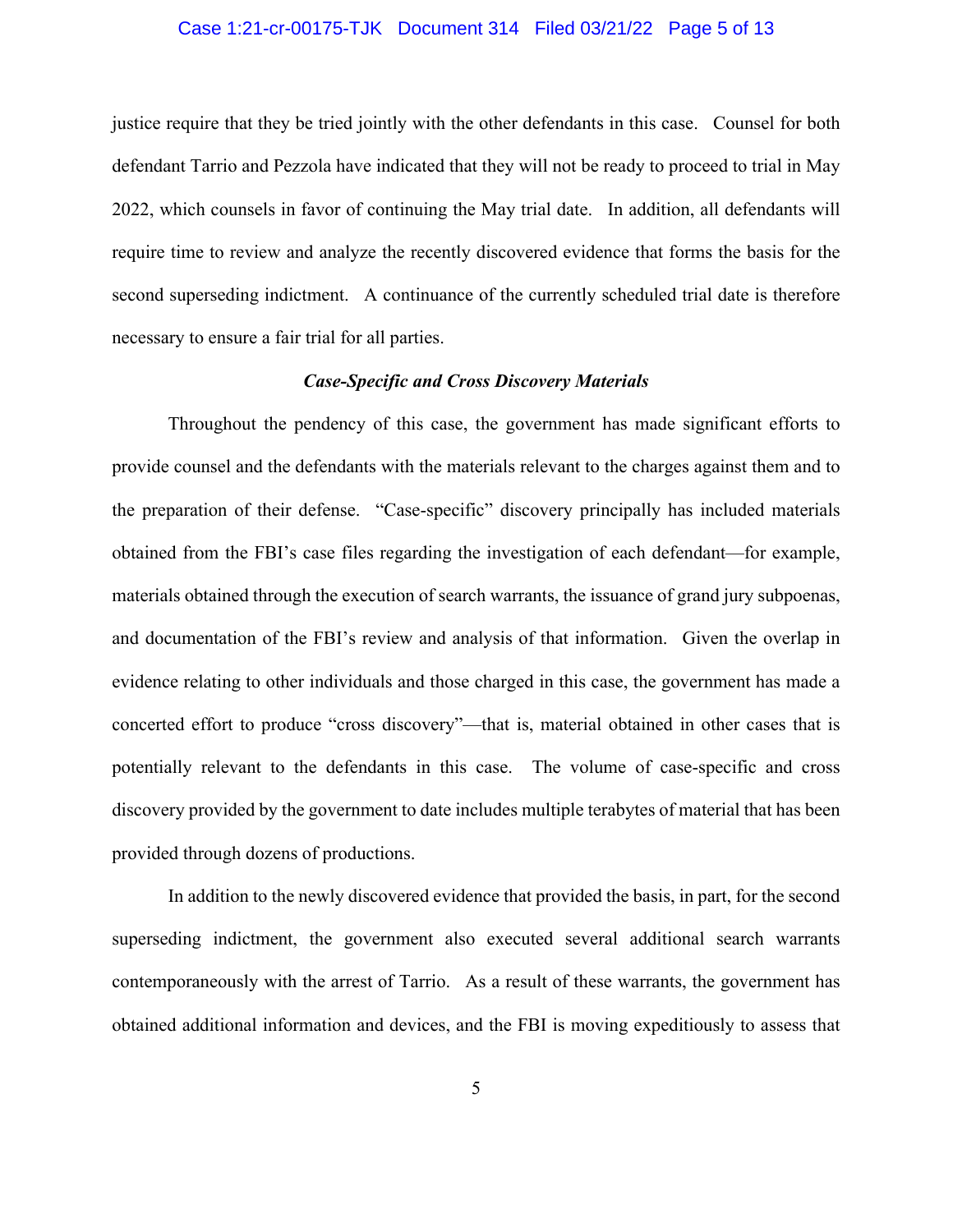#### Case 1:21-cr-00175-TJK Document 314 Filed 03/21/22 Page 6 of 13

information and examine those devices. Because those devices were just recovered, the government is not in a position to estimate the volume of relevant evidence that will be identified. It is the FBI's goal, however, that these devices can be accessed and reviewed, and that relevant materials will be made available to defense counsel within 60 to 90 days.

#### *Global Discovery*

On February 10, 2022, the government filed a memorandum regarding the status of "global discovery," that is, the government's ongoing production to all defense teams of voluminous data collected by the government in relation to the events of January 6, 2021. ECF. 290. As the government noted in that filing, the data being made available through that effort far exceeds the information to which any defendant is entitled, but the government is nonetheless endeavoring to provide that data in light of the unprecedented nature of the events of January 6, 2021—that is, hundreds of similar crimes being committed in the same place contemporaneously *Id.* at 2.

To date, these materials include tens of thousands of hours of surveillance video, bodyworn camera footage, and public source video; information and data from tens of thousands of tips provided to the Federal Bureau of Investigation ("FBI") and local police departments; hundreds of internal investigation reports into the conduct of law enforcement on January 6, 2021; hundreds of thousands of FBI reports documenting the investigation of all subjects identified as playing a role in the breach of the Capitol; and data seized pursuant to legal process or consent from thousands of digital devices and other digital accounts of those who participated in the Capitol Breach. As defendants are in a better position to determine what evidence they believe is material to their defense, the government's plan—to provide the defense with all data that may contain such information, but in a manner that will facilitate search, retrieval, sorting, and management of that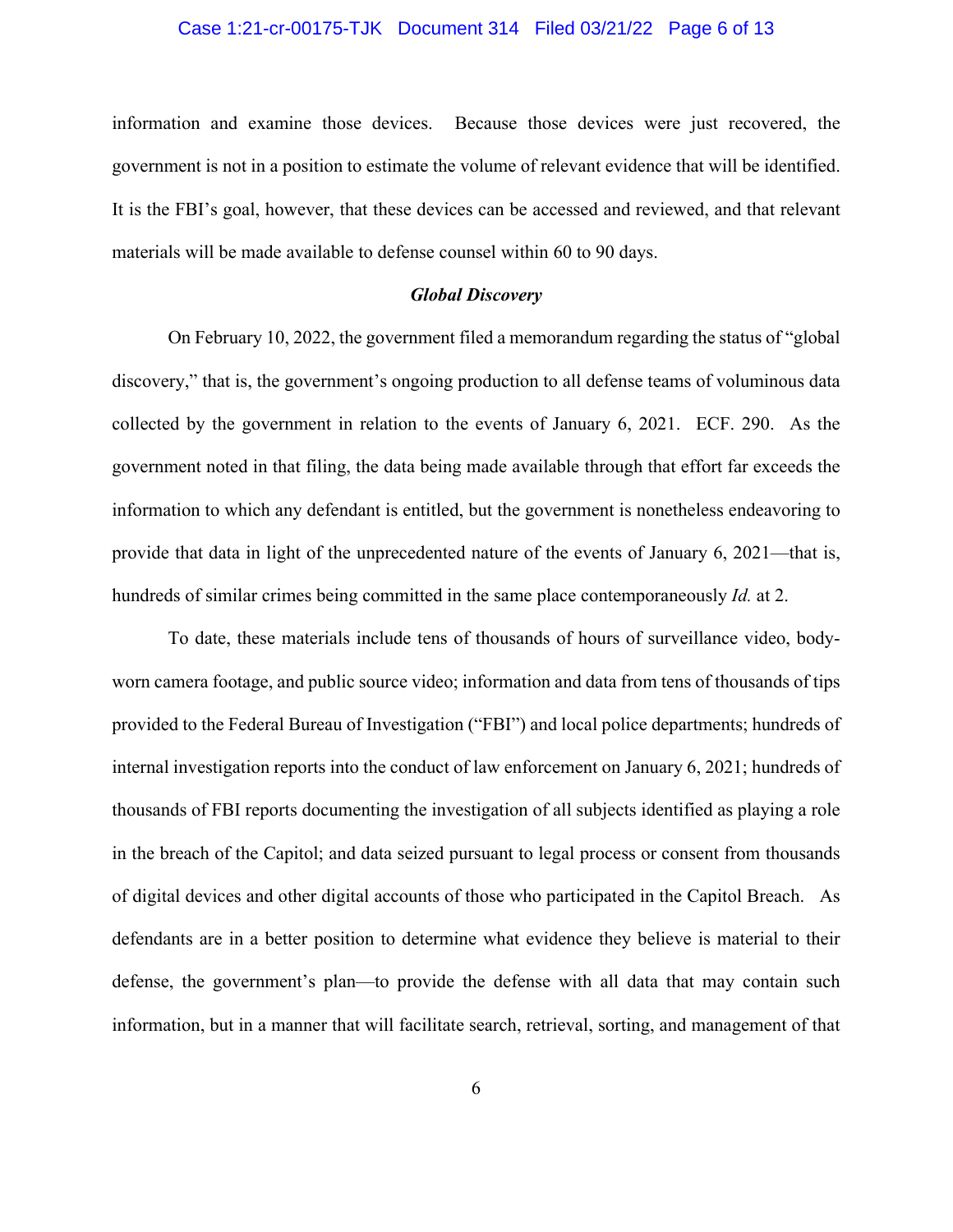information—continues to be reasonable and appropriate.

As the government's February 10, 2022, memorandum stated, the government developed a short-term discovery plan to enable certain trials to proceed before the global discovery plan is substantially complete. ECF 290 at 17. The government noted, however, that he short-term plan outlined in the filing would not be feasible for complex cases like this one. *Id.* The government anticipates filing a further status memorandum in the near future.

### *Third Superseding Indictment*

As explained above, the government continues to investigate and identify evidence relevant to the six defendants charged in the second superseding indictment. The government anticipates that, based in part on evidence seized on March 8, 2022, it may seek to charge several additional defendants and/or seek to add new charges. The government expects that any such superseding indictment would issue prior to May 20, 2022.

#### **ARGUMENT**

As a multi-defendant conspiracy case, this case is undoubtedly more complex than most of the criminal cases brought against U.S. Capitol rioters. And, as described above, evidence gathered during the pendency of the case led to the second superseding indictment, which adds two new defendants. As that indictment makes clear, Tarrio was preeminent among the coconspirators before, during, and after the events of January 6, 2021, and it is appropriate that he be tried jointly with the other defendants in this case. Doing so requires a continuance of the scheduled May trial date. Additional considerations, including those regarding discovery outlined above, also counsel in favor of a continuance.

A continuance of the May trial date is within the sound discretion of the Court, cabined by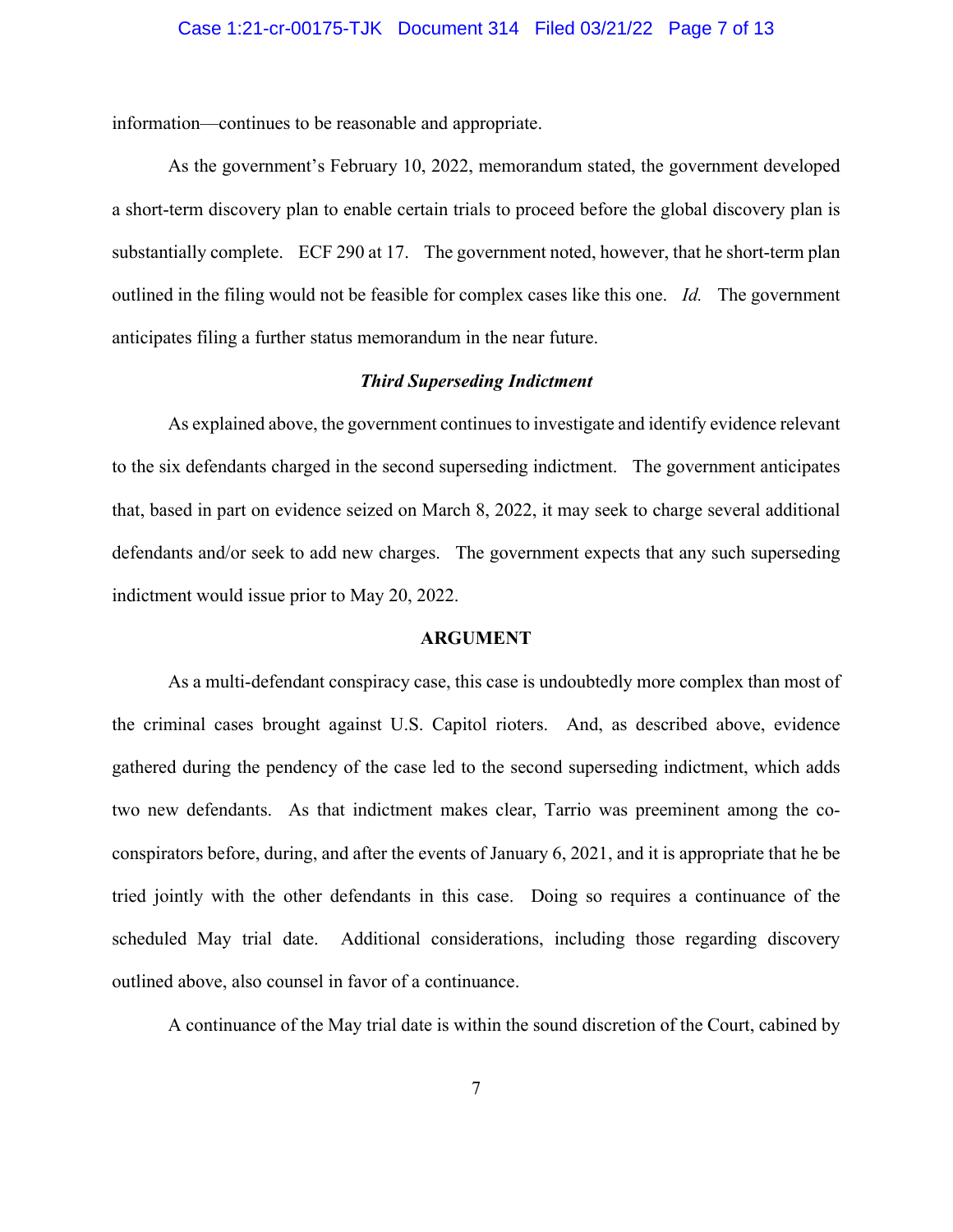#### Case 1:21-cr-00175-TJK Document 314 Filed 03/21/22 Page 8 of 13

the requirements of the Speedy Trial Act. Section 3161(h) of the Speedy Trial Act sets forth periods of delay which the Court must exclude from the computation of time within which a trial must commence. Those periods include a "reasonable period of delay when [a] defendant is joined for trial with a codefendant as to whom the time for trial has not run and no motion for severance has been granted." 18 U.S.C. § 3161(h)(6). Here, a continuance and exclusion of time under this provision is warranted in light of the second superseding indictment, which adds two defendants, including one (Tarrio) not previously charged. *See United States v. Van Smith*. 530 F.3d 967, 972 (D.C. Cir. 2008) ("The Supreme Court has stated that '[a]ll defendants who are joined for trial generally fall within the speedy trial computation of the latest codefendant'") (quoting *Henderson v. United States*, 476 U.S. at 323 n. 2 (1986).)

As this Circuit said in *Van Smith*: *"*The Speedy Trial Act excludes delay attributable to resetting a defendant's speedy trial clock upon the addition of a co-defendant so that the government will not be forced to choose between prosecuting defendants separately and violating the Speedy Trial Act." *Van Smith*, 530 F.3d at 972 (citing *United States v. Sutton*, 801 F.2d 1346, 1365 (D.C. Cir. 1986)). Here, the government should not be forced to choose between trying the defendants separately and violating the Speedy Trial Act, particularly given that the government moved expeditiously to obtain the second superseding indictment that adds defendants to the previous indictment.

Moreover, the Supreme Court has recognized "a preference in the federal system for joint trials of defendants who are indicted together." *Zafiro v. United States*, 506 U.S. 534, 537 (1993); *see also United States v. Speight*, 941 F. Supp. 2d 115, 119 (D.D.C. 2013). And "this preference is especially strong when the respective charges require presentation of much the same evidence,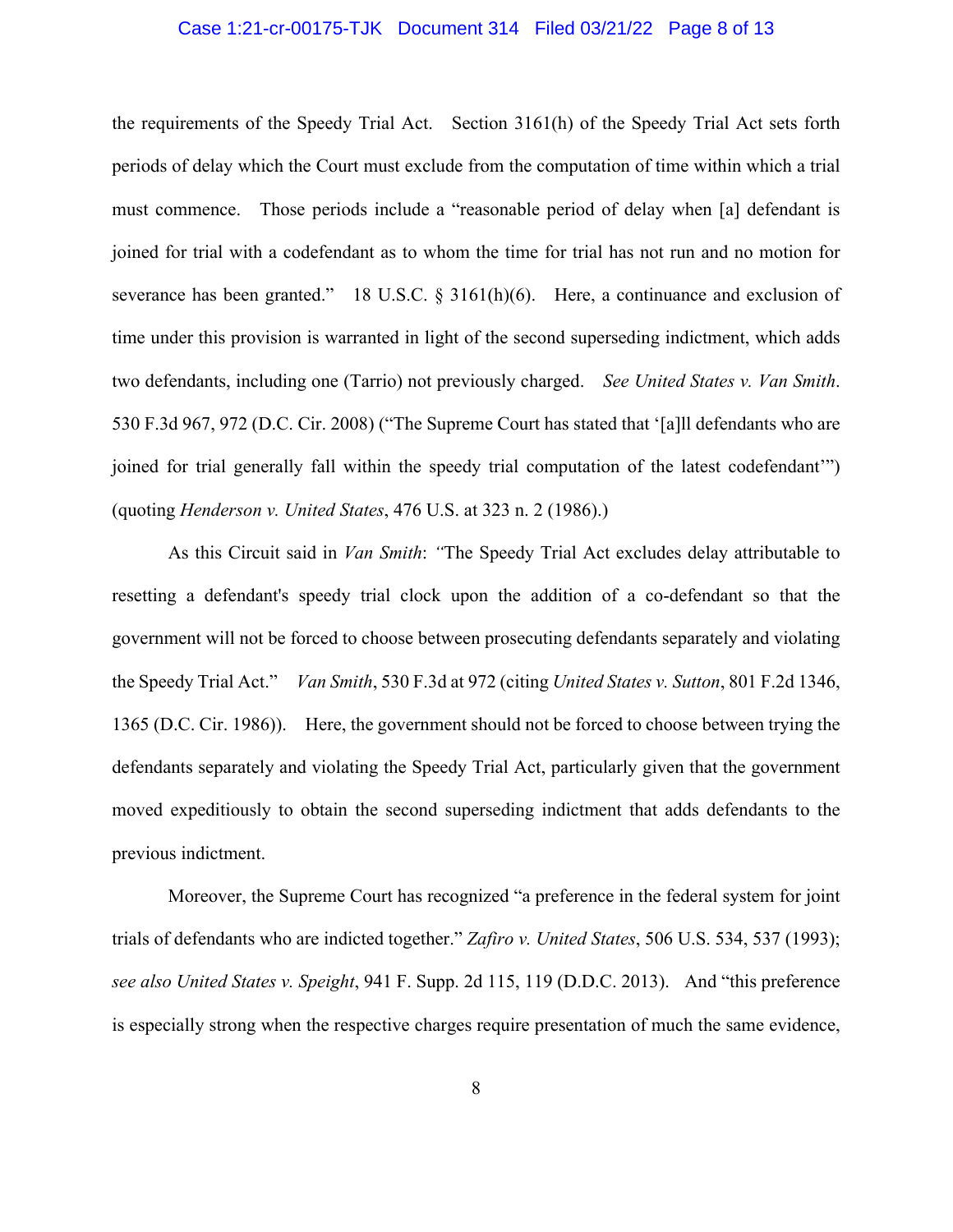#### Case 1:21-cr-00175-TJK Document 314 Filed 03/21/22 Page 9 of 13

testimony of the same witnesses, and involve two [or more] defendants who are charged, *inter alia*, with participating in the same illegal acts." *United States v. Wilson*, 605 F.3d 985, 1016 (D.C. Cir. 2010) (internal quotation marks omitted). Courts have made clear that severance is particularly disfavored in conspiracy cases, where all conspirators can be held responsible for acts committed by one conspirator in furtherance of the conspiracy, *see Pinkerton v. United States,* 328 U.S. 640 (1946), meaning that evidence will overlap. *See, e.g., United States v. Wilson,* 481 F.3d 475, 482 (7th Cir.2007) ("[T]here is a strong preference that co-conspirators be jointly tried, particularly when they were indicted together."); *United States v. Soto–Beniquez,* 356 F.3d 1, 29 (1st Cir. 2003) ("Because conspiracy cases often involve evidence that is admissible against all members of the conspiracy, in the context of conspiracy, severance will rarely, if ever, be required.") (internal quotation marks omitted); *United States v. Spinelli,* 352 F.3d 48, 55 (2d Cir.2003) ("Joint trials are often particularly appropriate in circumstances where the defendants are charged with participating in the same criminal conspiracy, as is the case here.").

As is also relevant to this motion, pursuant to subsection  $3161(h)(7)(A)$ , the Court must exclude:

Any period of delay resulting from a continuance granted by any judge on his own motion or at the request of the defendant or his counsel or at the request of the attorney for the Government, if the judge granted such continuance on the basis of his findings that the ends of justice served by taking such action outweigh the best interest of the public and the defendant in a speedy trial.

18 U.S.C. § 3161(h)(7)(A). An ends-of-justice finding is within the discretion of the Court. *See, e.g., United States v. Rojas-Contreras*, 474 U.S. 231, 236 (1985); *United States v. Hernandez*, 862 F.2d 17, 24 n.3 (2d Cir. 1988). "The substantive balancing underlying the decision to grant such a continuance is entrusted to the district court's sound discretion." *United States v. Rice*, 746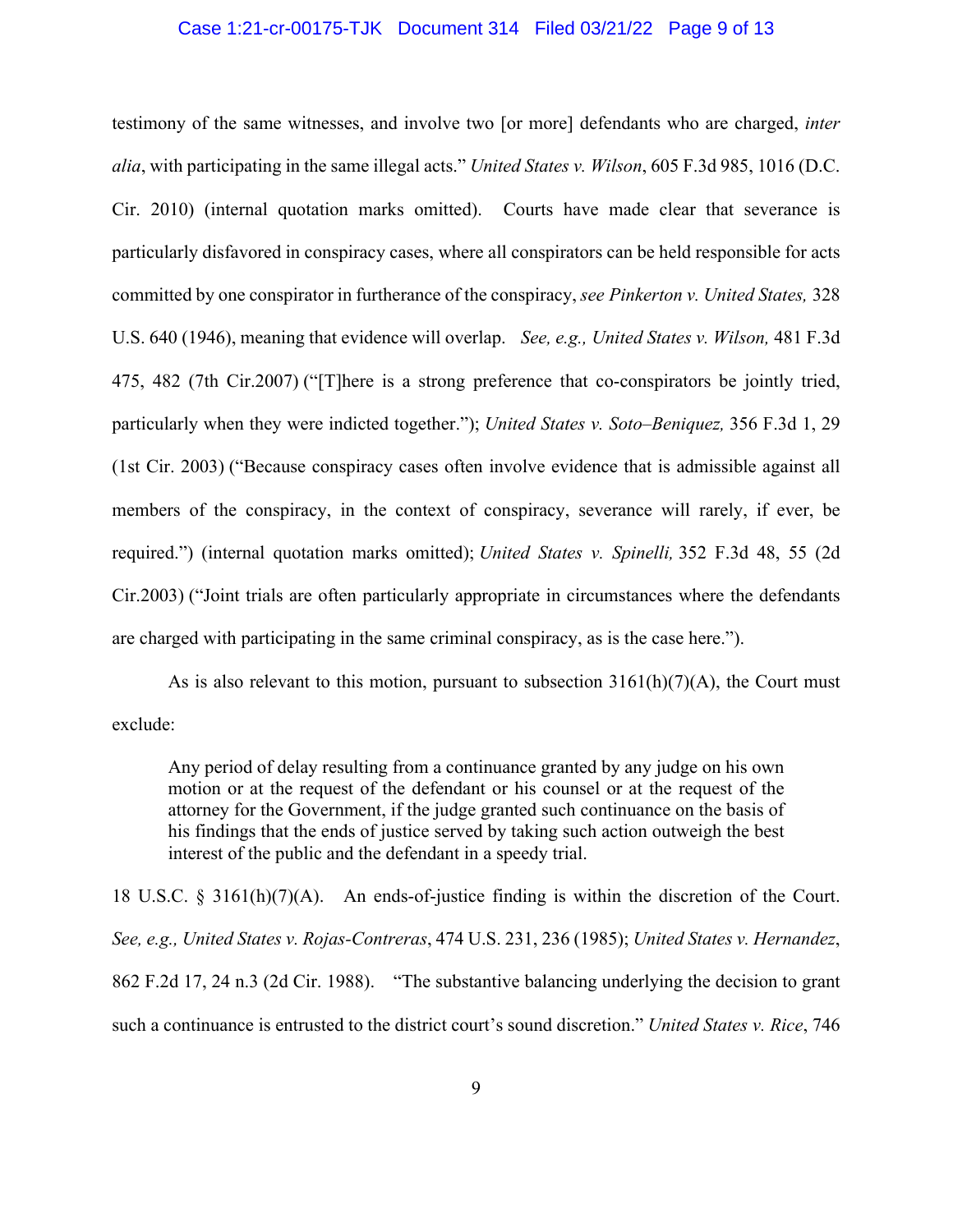F.3d 1074 (D.C. Cir. 2014).

Section  $3161(h)(7)(B)$  sets forth a non-exhaustive list factors that the Court must consider

in determining whether to grant an ends-of-justice continuance, including:

- (i) Whether the failure to grant such a continuance in the proceeding would be likely to make a continuation of such proceeding impossible, or result in a miscarriage of justice.
- (ii) Whether the case is so unusual or so complex, due to the number of defendants, the nature of the prosecution, or the existence of novel questions of fact or law, that it is unreasonable to expect adequate preparation for pretrial proceedings or for the trial itself within the time limits established by this section.

\*\*\*

(iv) Whether the failure to grant such a continuance in a case which, taken as a whole, is not so unusual or so complex as to fall within clause (ii), would deny the defendant reasonable time to obtain counsel, would unreasonably deny the defendant or the Government continuity of counsel, or would deny counsel for the defendant or the attorney for the Government the reasonable time necessary for effective preparation, taking into account the exercise of due diligence.

18 U.S.C. § 3161(h)(7)(B)(i)(ii) and (iv). Notably, "[i]n setting forth the statutory factors that justify a continuance under subsection (h)(7), Congress twice recognized the importance of adequate pretrial preparation time." *Bloate v. United States*, 559 U.S. 196, 197 (2010) (*citing*  $\frac{3161(h)(7)(B)(ii)}{24}$ ,  $\frac{(B)(iv)}{24}$ . As the Supreme Court has observed, the Speedy Trial Act "recognizes that criminal cases vary widely and that there are valid reasons for greater delay in particular cases." *Zedner v. United States*, 547 U.S. 489, 497 (2006). "Much of the Act's flexibility is furnished by § 3161(h)([7]), which governs ends-of-justice continuances." *Id.* at 498. "Congress clearly meant to give district judges a measure of flexibility in accommodating unusual, complex, and difficult cases." *Id.* at 508. And it knew "that the many sound grounds for granting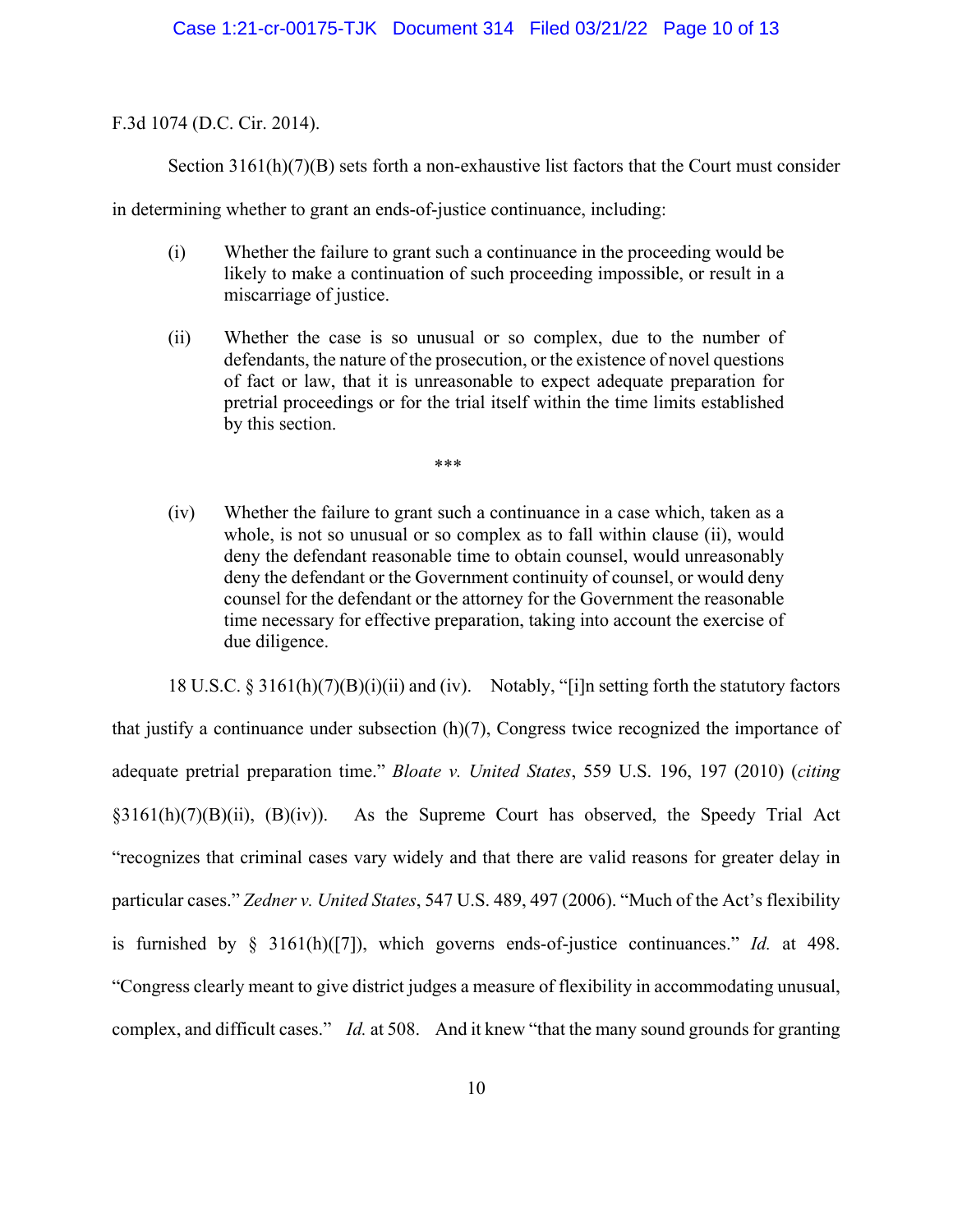#### Case 1:21-cr-00175-TJK Document 314 Filed 03/21/22 Page 11 of 13

ends-of-justice continuances could not be rigidly structured." *Id.*

For the reasons stated above regarding the addition of new defendants and charges, the ongoing production of case-specific and cross discovery, and the ongoing global discovery productions, an ends-of-justice continuance is warranted here, based on the factors described in 18 U.S.C. § 3161(h)(7)(B)(i)(ii) and (iv), particularly given that new counsel and defendants are entering the case. The need for reasonable time to organize, produce, and review voluminous discovery is among multiple pretrial preparation grounds that Courts of Appeals have routinely held sufficient to grant continuances and exclude the time under the Speedy Trial Act—indeed, including in cases involving far less complexity in terms of the volume and nature of data. *See, e.g.*, *United States v. Bikundi*, 926 F.3d 761, 777-78 (D.C. Cir. 2019) (upholding ends-of-justice continuances totaling 18 months in two co-defendant health care fraud and money laundering conspiracy case, in part because the District Court found a need to "permit defense counsel and the government time to both produce discovery and review discovery"); *United States v. Bell*, 925 F.3d 362, 374 (7<sup>th</sup> Cir. 2019) (upholding two-month ends-of-justice continuance in firearm possession case, over defendant's objection, where five days before trial a superseding indictment with four new counts was returned, "1,000 pages of new discovery materials and eight hours of recordings" were provided, and the government stated that "it needed more than five days to prepare to try [the defendant] on the new counts"); *United States v. Vernon*, 593 F. App'x 883, 886 (11th Cir. 2014) (district court did not abuse its broad discretion in case involving conspiracy to commit wire and mail fraud by granting two ends-of-justice continuances due to voluminous discovery); *United States v. Gordon*, 710 F.3d 1124, 1157-58 (10<sup>th</sup> Cir. 2013) (upholding ends-ofjustice continuance of ten months and twenty-four days in case involving violation of federal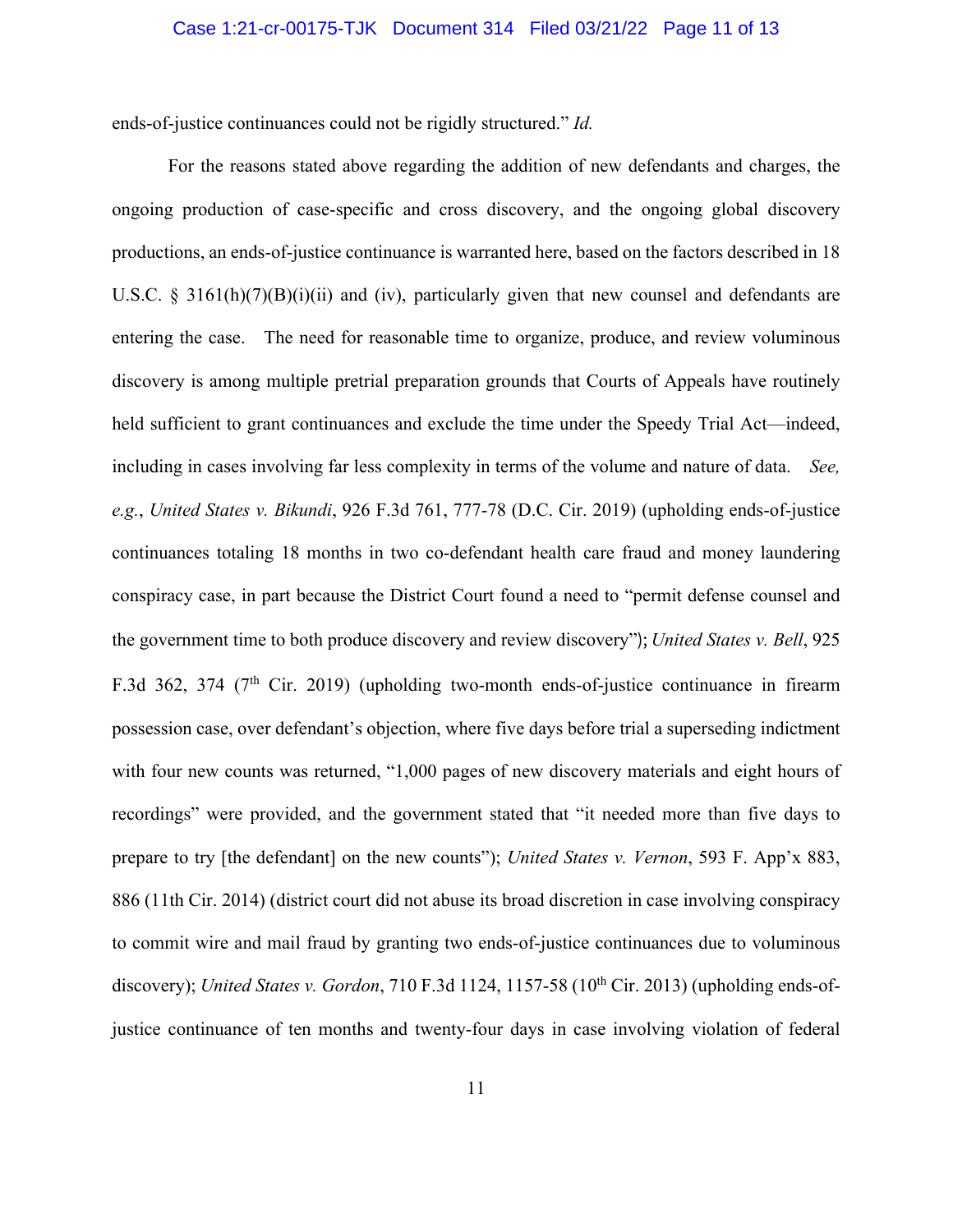#### Case 1:21-cr-00175-TJK Document 314 Filed 03/21/22 Page 12 of 13

securities laws, where discovery included "documents detailing the hundreds financial transactions that formed the basis for the charges" and "hundreds and thousands of documents that needs to be catalogued and separated, so that the parties could identify the relevant ones") (internal quotation marks omitted); *United States v. Lewis*, 611 F.3d 1172, 1177-78 (9<sup>th</sup> Cir. 2010) (Upholding ninetyday ends-of-justice continuance in case involving international conspiracy to smuggle protected wildlife into the United States, where defendant's case was joined with several co-defendants, and there were on-going investigations, voluminous discovery, a large number of counts, and potential witnesses from other countries); *United States v. O'Connor*, 656 F.3d 630, 640 (7<sup>th</sup> Cir. 2011) (Upholding ends-of-justice continuances totaling five months and twenty days in wire fraud case that began with eight charged defendants and ended with a single defendant exercising the right to trial, based on "the complexity of the case, the magnitude of the discovery, and the attorneys' schedules").

Given the due diligence the government continues to apply to meet its discovery obligations, as set forth above and in its discovery status memoranda, and the imperative that defense counsel be given adequate time to search, review, and digest these discovery materials to prepare their defenses, it is well-established that an ends-of-justice continuance under the Speedy Trial Act is warranted under 18 U.S.C. §  $3161(h)(7)(A)$ , based on the factors described in 18 U.S.C. § 3161(h)(7)(B)(i)(ii) and (iv).